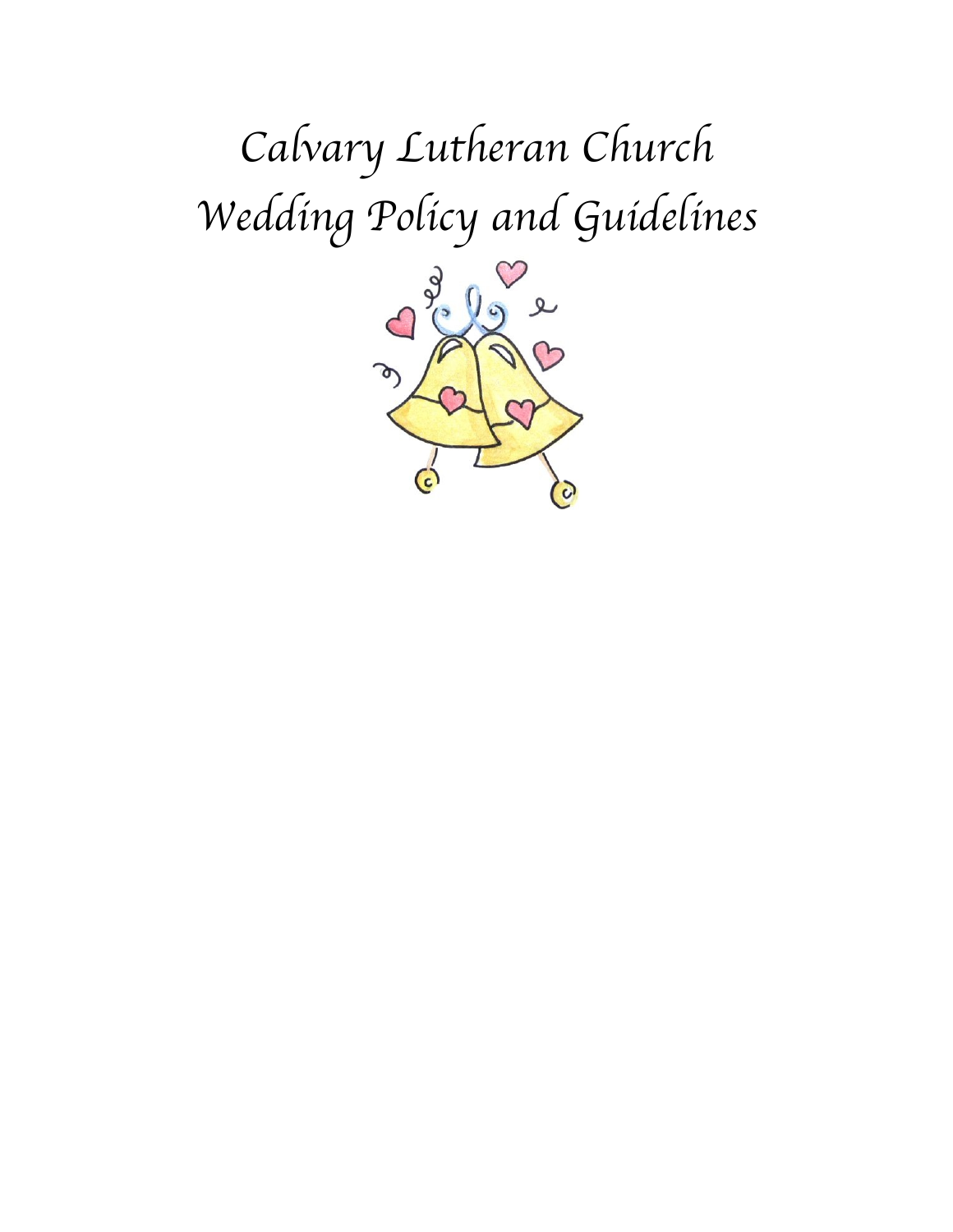

Thank you for choosing Calvary Lutheran Church We want to make this time as memorable as possible.

Lutherans understand marriage to be an institution ordained by God and instituted by human *beings.* That is, God has given us the state of marriage as both order and blessing. However, we choose our marital partners and are responsible for the covenant of marriage we make. *Christian* weddings are not a sacramental act in the Lutheran tradition. Rather, persons *desiring to enter this ordained covenant seek the blessing assistance of God in their marriage. CLC is an inclusive congregation- any couple who can obtain a valid California Marriage*  License and who agrees to abide by our church's policies may, at the discretion of the pastor, *be married at Calvary.*

Guidelines:

- Weddings in our sanctuary are presided at by the pastor of Calvary Lutheran Church. Ecumenical leadership and other clergy are welcomed to participate based on conversation with the pastor of Calvary. Exceptions may be made in emergency situations at Pastor Moore's discretion.
- The Altar Linens and various furnishings do not change color for weddings.
- Weddings are not scheduled during the time of Lent (Ash Wednesday thru Easter) exceptions can be made at the discretion of Pastor Moore
- Deposit of \$100.00 to be paid to reserve Wedding Date (Non Refundable)
- Security Deposit of \$100.00 for members and \$150.00 for non-members (Refundable)
- All Fees are to be paid in full 2 weeks prior to Wedding Ceremony
- Congregation Members and Non Members must complete at least three one-hour sessions of marriage pre-marital counseling with Pastor Kirsten Moore.
- No Smoking in any facility
- No Alcoholic Beverages on the property at any time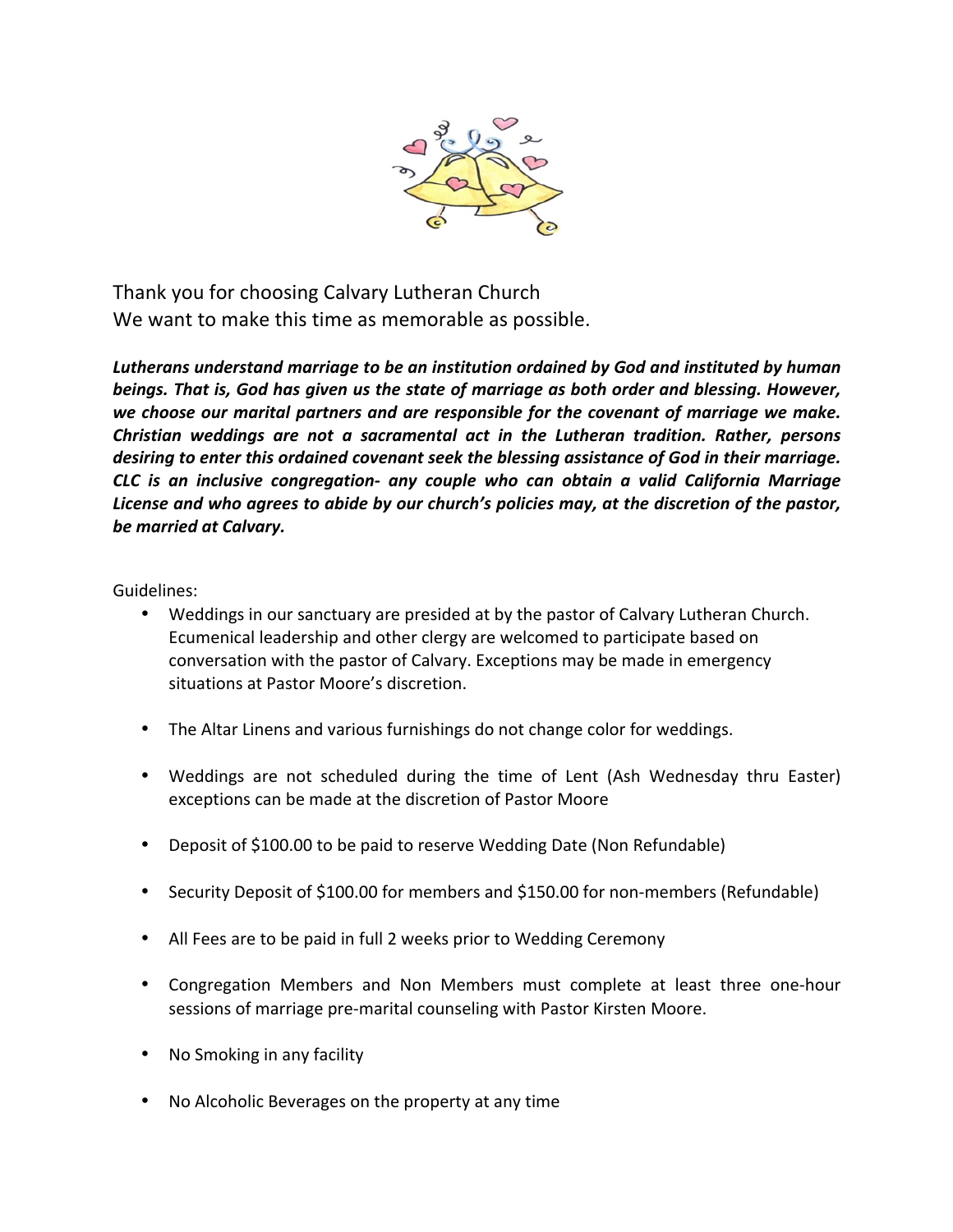- No Food or Drink in The Narthex or Sanctuary
- Dripless Candles only at the Altar
- Organist and Power Point Tech are available, if using Calvary's equipment.
- You are welcome to bring outside Musicians as long as they provide their own instruments. Music selections must appropriate for Christian worship and approved by Pastor Moore.
- A Wedding Coordinator from Calvary is required for all Non Member weddings and recommended for Members
- No rice, you may use grass seed or bubbles and only outside.
- A Wedding Party Member must be present for any Flower arrivals, Photographers, Hair and Makeup Artist, etc.
- We ask that all persons involved use discretion and respect to the people around; lewd and crude behavior will not be tolerated. *Calvary reserves the right to cancel a wedding* at any time and retain the deposit if the space and or individuals are being disrespected.
- All personal belongings must be picked up before you leave the Church. CLC assumes no responsibility for your items.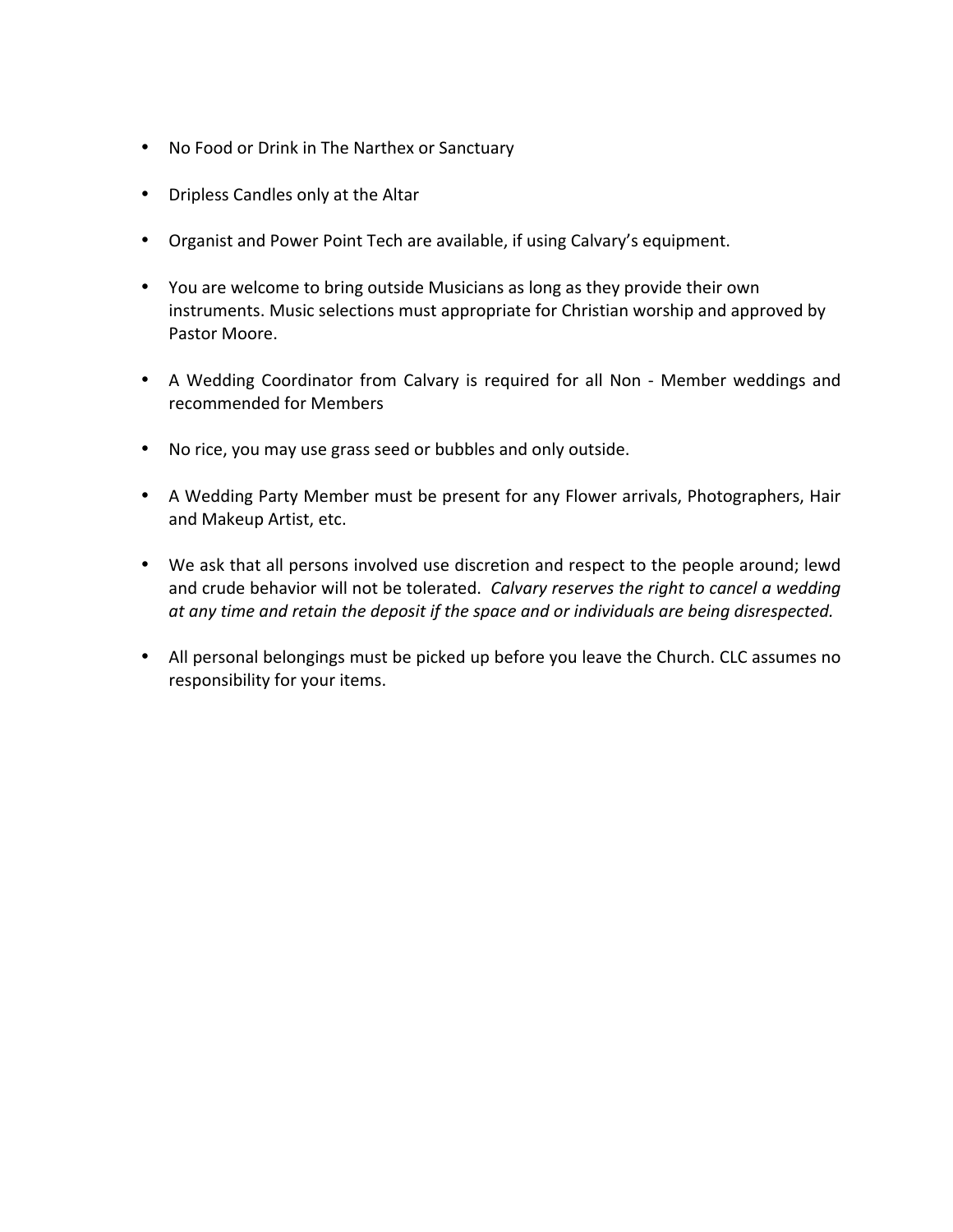

|                        | Members*   | $Non-Members$ |
|------------------------|------------|---------------|
| ❖ Sanctuary            | \$350.00   | \$450.00      |
| ❖ Courtyard            | \$200.00   | \$300.00      |
| ❖ Social Hall          | \$100.00   | \$200.00      |
| ❖ Pastor               | \$200.00   | \$250.00      |
| ❖ Prepare/Enrich       | \$35       | \$35          |
| ❖ Bulletins            | <b>TBA</b> | <b>TBA</b>    |
| ❖ Secretary (printing) | \$50.00    | \$100.00      |
| ❖ Technical Support    | \$50.00    | \$100.00      |
| ❖ Organist             | \$100.00   | \$150.00      |
| ❖ Wedding Coordinator  | \$100.00   | \$150.00      |
| ❖ Custodial Fees       | \$25.00    | \$50.00       |
| ❖ Security Deposit     | \$100.00   | \$150.00      |
|                        |            |               |

## v Kitchen Space, Chairs and Tables are available upon request.

## ◆ Security Deposit will be returned if there is no damage or misuse of facility or property

\* member rates are in place when at least one of the wedding couple, has been an actively communing and contributing member of Calvary Lutheran Church during the past 12 months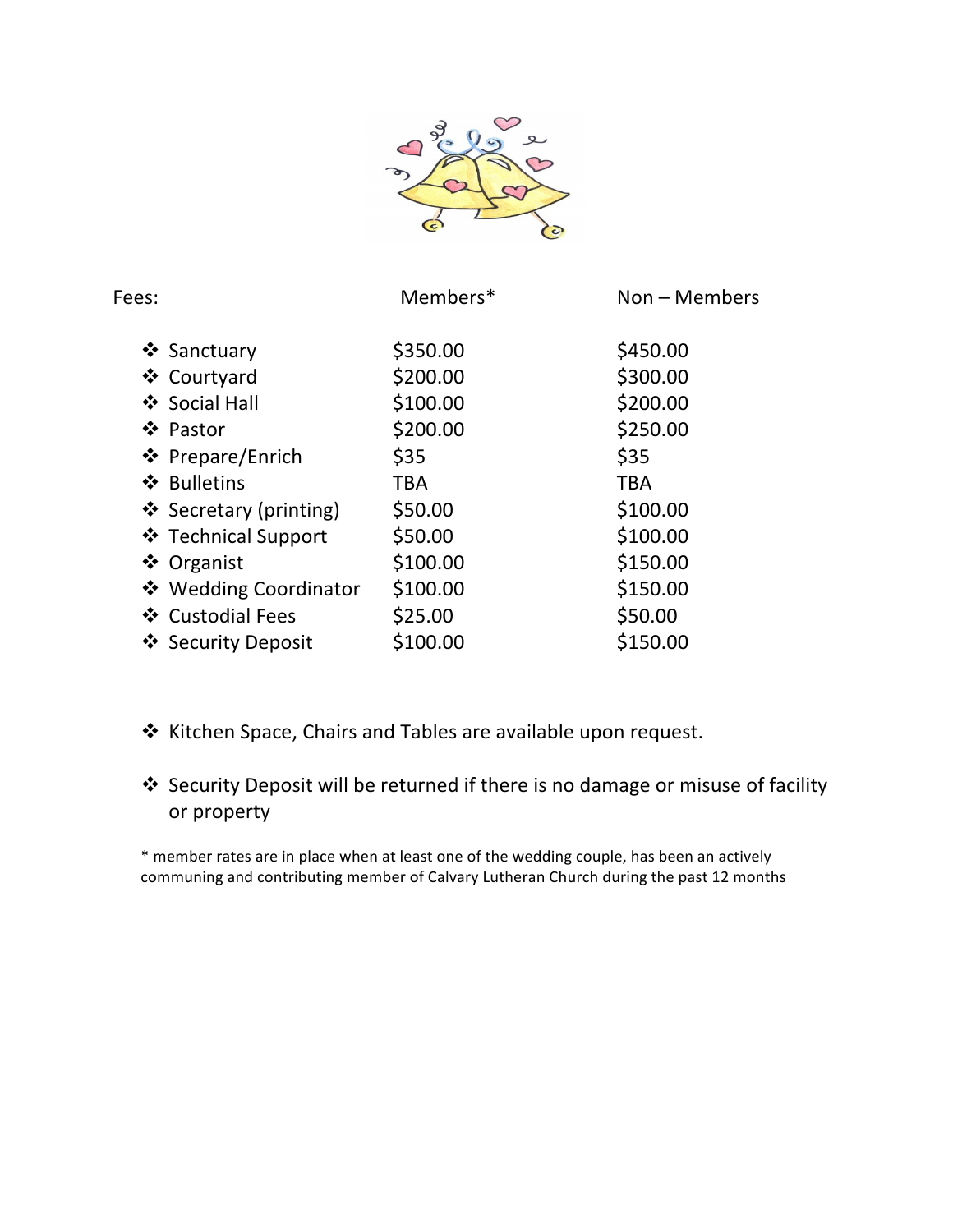

| Today's Date: ________________________________ |  |
|------------------------------------------------|--|
|                                                |  |
|                                                |  |
|                                                |  |
|                                                |  |
|                                                |  |
| <b>Bridal Party:</b>                           |  |
|                                                |  |
|                                                |  |
| ❖ Services Needed                              |  |
| .                                              |  |

- o Pastor (required)
- o Bulletins/Wedding Programs
- o Secretary (if using our Bulletins/Wedding Programs)
- o Organist
- o Technical Support
- o Wedding Coordinator (required for Non-Members)
- o Custodian (required for Non -Members)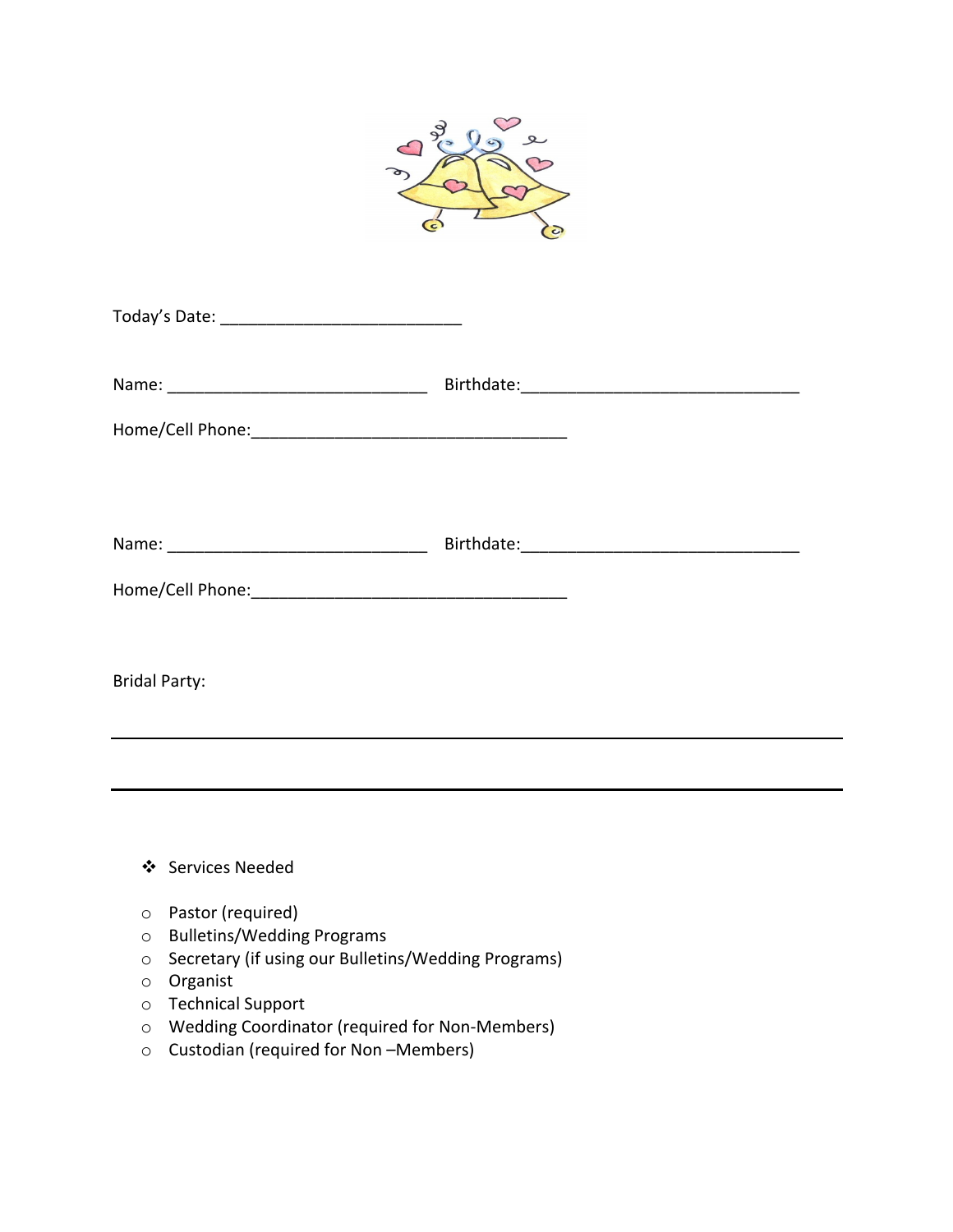

By my signature, I hereby agree that we (wedding party and guest) will adhere to the guidelines of Calvary Lutheran Church. If for any reason the guidelines are not upheld, CLC reserves the right to terminate any contract at their discretion.

| Pastor:<br>Kirsten Moore |       |
|--------------------------|-------|
|                          | Date: |
|                          |       |
| Bride:                   |       |
|                          | Date: |
|                          |       |
| Groom:                   |       |
|                          | Date: |